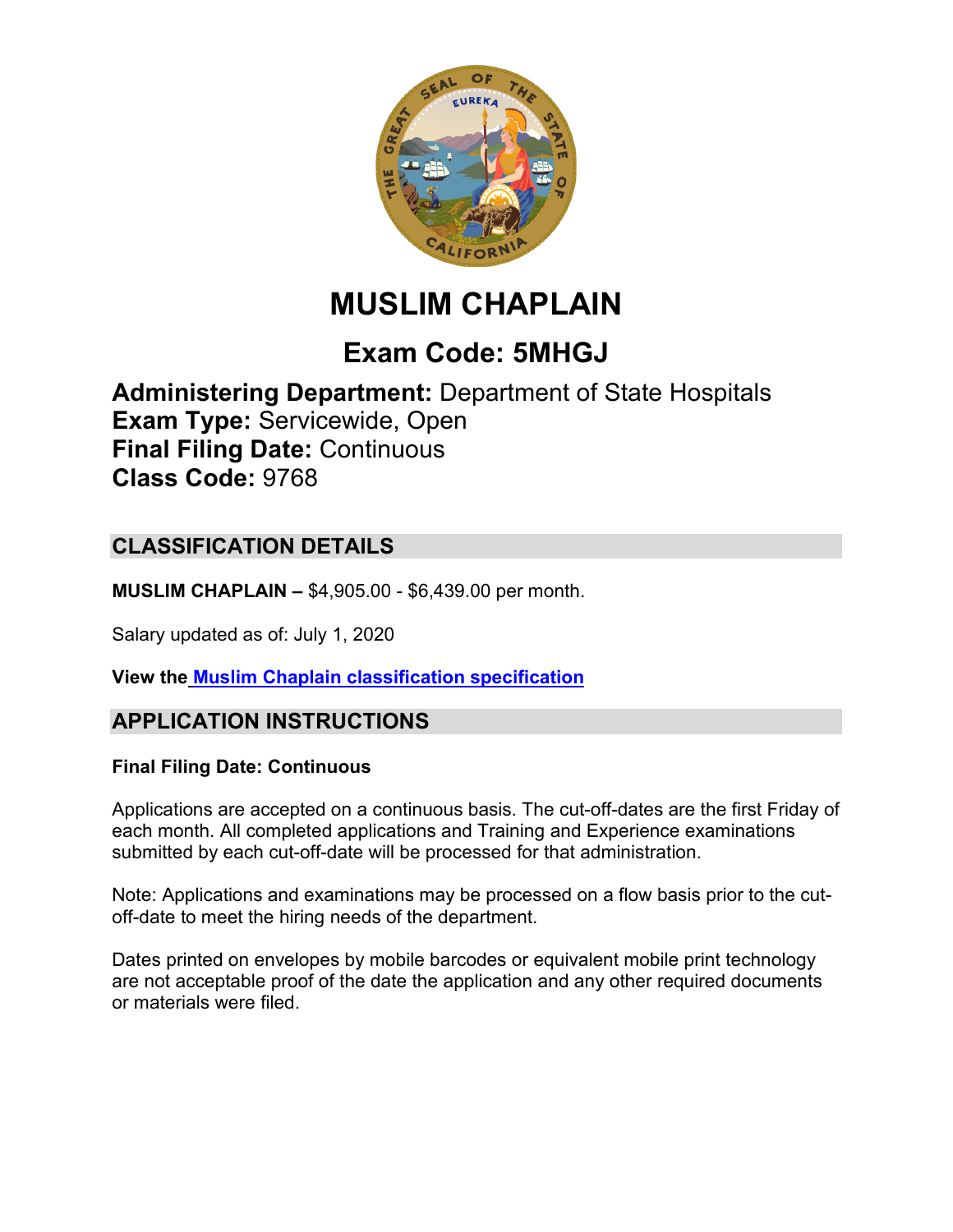#### **Who Should Apply**:

Applicants who meet the Minimum Qualifications as stated on this bulletin may apply for and take this examination. Once you have taken this examination, you may not retake it for **six (6)** months.

Unless otherwise stated on this bulletin, you must meet the Minimum Qualifications by the Final Filing Date or cut-off-date stated above.

#### **How to Apply**:

Applicants are required to submit a[n Examination Application \(STD 678\),](https://jobs.ca.gov/pdf/std678.pdf) found at [www.calcareers.ca.gov,](http://www.calcareers.ca.gov/) either by mail, in person, or via email to the address listed below.

Once your application has been submitted, you must complete the **Training and Experience (T&E)** following the instructions below under, **Taking the Examination.**

Examination Services staff will screen each application. Applicants meeting the minimum qualifications will be admitted into the examination. **Applicants must submit the STD. 678 as well as the T&E. Failure to do so will result in a delay in the examination process.**

#### **The preferred method to apply is by emailing your STD 678 to:**

**[MuslimChaplain@dsh.ca.gov](mailto:MuslimChaplain@dsh.ca.gov)**

#### **Electronic signatures are acceptable.**

Indicate the Classification on your Examination Application (STD 678).

You may apply by mail or in person to:

Department of State Hospitals – Sacramento Attn: Selection Services Unit MS-14 1215 O Street Sacramento, CA 95814

In person hours: Monday through Friday, 8am to 5pm (excluding State holidays)

#### **Special Testing Arrangements:**

If you require assistance or alternative testing arrangements due to a disability, please contact the testing department listed in the Contact Information section of this bulletin.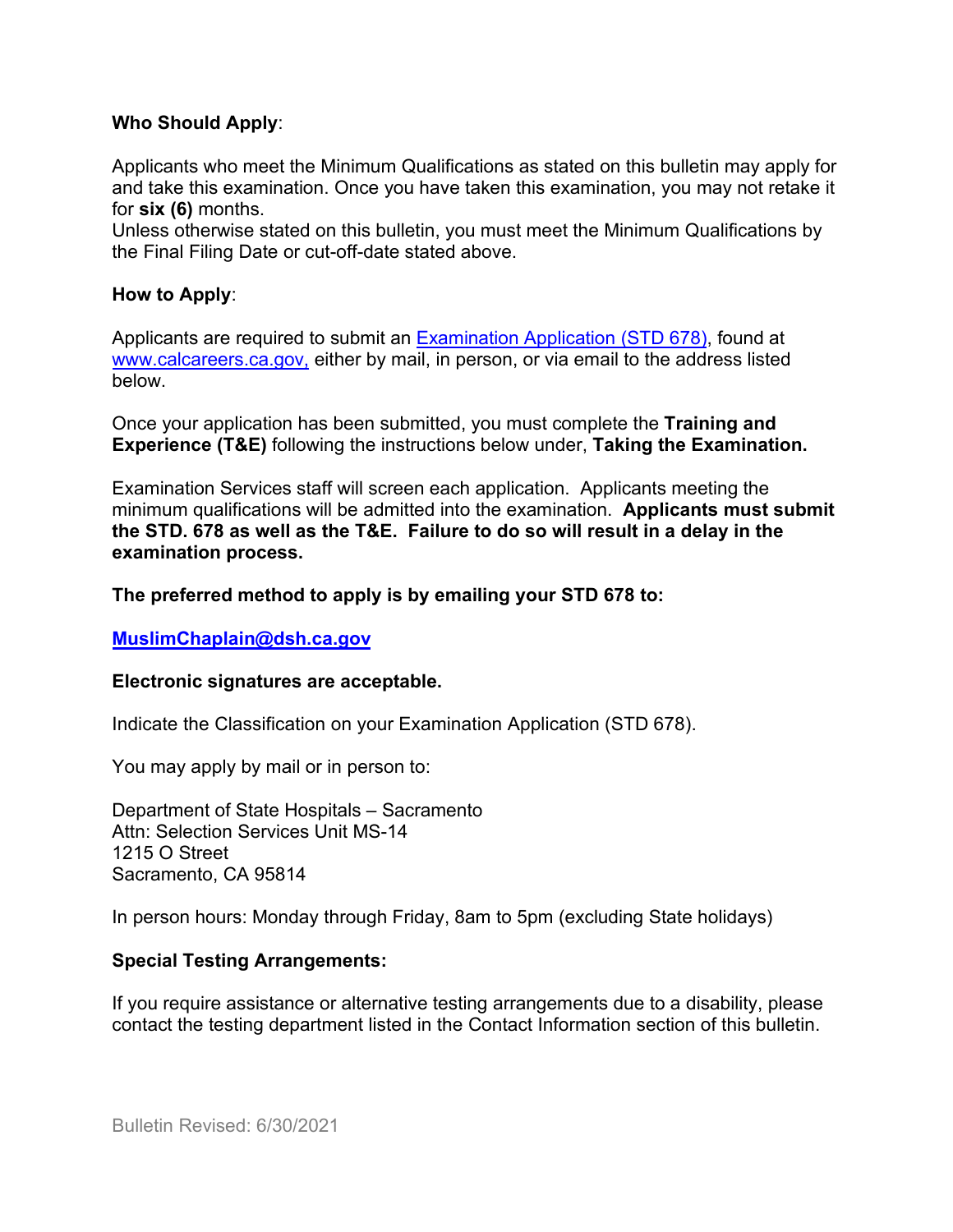## **MINIMUM QUALIFICATIONS**

All applicants must meet the education and/or experience requirements as stated on this exam bulletin to be accepted into the examination. Part-time or full-time jobs, regardless of whether paid or volunteer positions, and inside or outside California state service will count toward experience.

Currently in good standing with the American Muslim Community, verified and approved by the local resident Imam where the applicant attends as a member. All candidates must attach to their application a letter of certification of good standing issued by the local resident Imam. and

Education: Completion of at least two years of Islamic Religious studies, including Islamic History, the Holy Quaran, Principles of Faith and Articles of Faith in any masjid or college. and

Experience: Completion of the equivalent of one year of full- time supervised clinical or field training in the community. Such training to include Islamic religious counseling and guidance, religious education, and the care and welfare of the family as it relates to religious education. and

Completion of no less than two years' experience as an Imam or Instructress in the Islamic religion in a public or private institution or masjid.

## **SPECIAL PERSONAL CHARACTERISTICS**

Insight into factors involved in the proper human development and of behavior problems, including a knowledge of mental disorders and principles of mental hygiene; demonstrated aptitude for working effectively with the socially abnormal; interest in the welfare and spiritual needs of institution residents; ability to handle stressful situations; adaptability; firmness; patience; self-control; good dress; neat personal appearance; pleasant and wholesome personality; good judgment in moral, ethical, and religious matters.

## **POSITION DESCRIPTION**

Under direction, to provide spiritual and moral guidance to State institution residents, to conduct Islamic religious services and instructions; and to do other related work. In the Islamic faith, it is understood that a female appointed to this classification can only provide services to female residents; whereas a male appointed to this classification can provide services to both female and male residents.

## **EXAMINATION SCOPE**

This examination consists of the following components: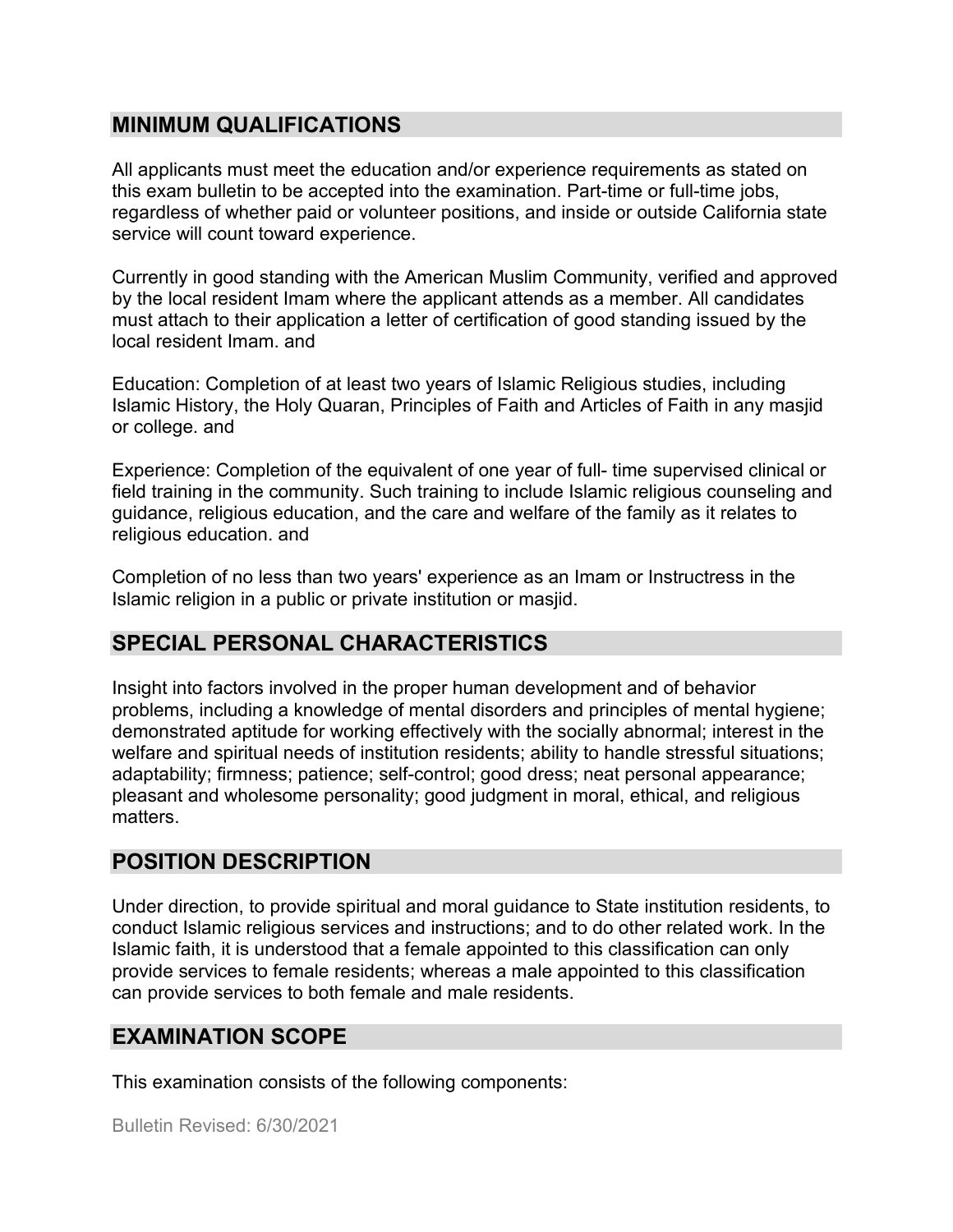**Training and Experience Evaluation –** Weighted 100% of the final score. The examination will consist solely of a **Training and Experience Evaluation.** To obtain a position on the eligible list, a minimum score of 70% must be received.

In addition to evaluating applicants' relative knowledge, skills, and ability, as demonstrated by quality and breadth of education and/or experience, emphasis in each exam component will be measuring competitively, relative job demands, each applicant's:

#### **Knowledge of:**

- 1. Knowledge of factors involved in the development of behavior problems, including a knowledge of mental disorders and principles of mental hygiene.
- 2. Knowledge of purposes of mental and correctional institutions.
- 3. Knowledge of methods of rehabilitation.

#### **Ability to:**

- 1. Ability to organize, prepare, and conduct Islamic religious services and courses on ethics, religion, and sacred music.
- 2. Ability to counsel institution residents and their families on moral and ethical problems.
- 3. Ability to establish rapport with institution residents.
- 4. Ability to analyze situations accurately and adopt an effective course of action.

## **ELIGIBLE LIST INFORMATION**

A Servicewide, Open eligible list for the **Muslim Chaplain** classification will be established for use by all state agencies.

The names of **successful** competitors will be merged onto the eligible list in order of final score regardless of exam date. Eligibility expires **Twelve (12) months** after it is established. Applicants must then retake the examination to reestablish eligibility.

Veterans' Preference will be granted for this examination. In accordance with Government Codes 18973.1 and 18973.5, whenever any veteran, or widow or widower of a veteran achieves a passing score on an open examination, he or she shall be ranked in the top rank of the resulting eligible list.

Veterans status is verified by the California Department of Human Resources (CalHR). Information on this program and the Veterans' Preference Application (Std. form 1093) is available online at the following website:

<https://www.jobs.ca.gov/CalHRPublic/Landing/Jobs/VeteransInformation.aspx>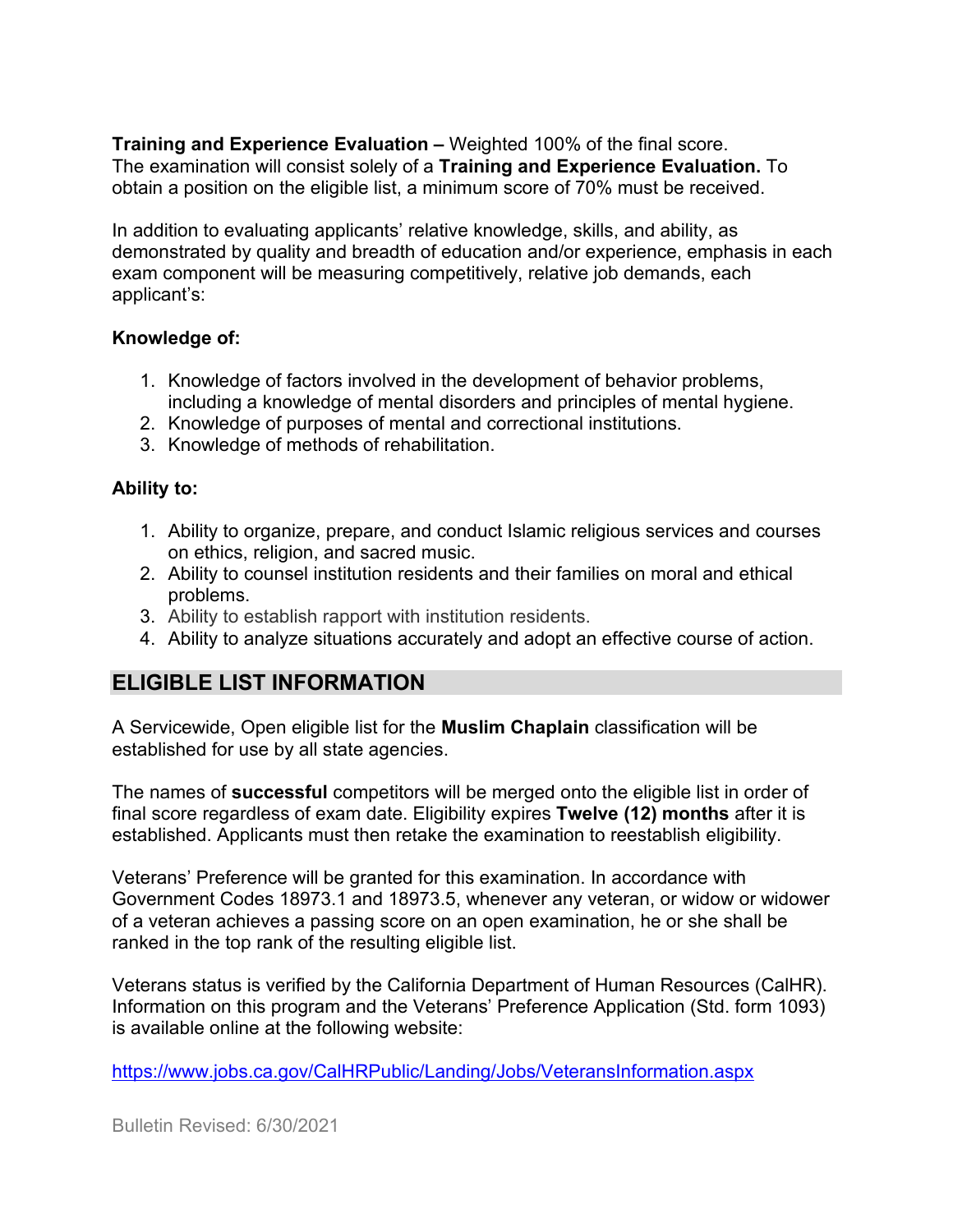Additional information on veteran benefits is available at the Department of Veterans Affairs.

Career credits are not granted for examinations administered on an Open or Promotional basis.

## **PREPARING FOR THE EXAMINATION**

Here is a list of suggested resources to have available prior to taking the exam.

- 1. **Employment History:** Employment dates, job titles, organization names and addresses, names of supervisors or persons who can verify your job responsibilities, and phone numbers of persons listed above.
- 2. **Education:** School names and addresses, degrees earned, dates attended, courses taken (verifiable on a transcript), persons or office who can verify education, and phone numbers of persons or offices listed above.
- 3. **Training:** Class titles, certifications received, names of persons who can verify your training, and phone numbers of persons listed above.

## **TAKING THE EXAMINATION**

**To be considered as a candidate, step 1 and 2 must be completed.**

- **If step 1 and 2 are not completed; the application will not be reviewed and/or the examination will not be scored.**
- **After you complete steps 1 and 2, the application will be reviewed to determine that the Minimum Qualifications are met, then the examination will be processed and you will receive your results by mail within 4 - 6 weeks of the cut-off date stated above.**

**NOTE: Sending an application for a job or position is NOT the same process as sending an application for this examination.**

**Step 1. Submit your application following the instructions above.**

**Step 2. [Click on this link to take the Muslim Chaplain](https://www.surveymonkey.com/r/GBQW78M) examination.**

#### **TESTING DEPARTMENTS**

Department of State Hospitals

#### **CONTACT INFORMATION**

Questions relating to this exam should be directed to: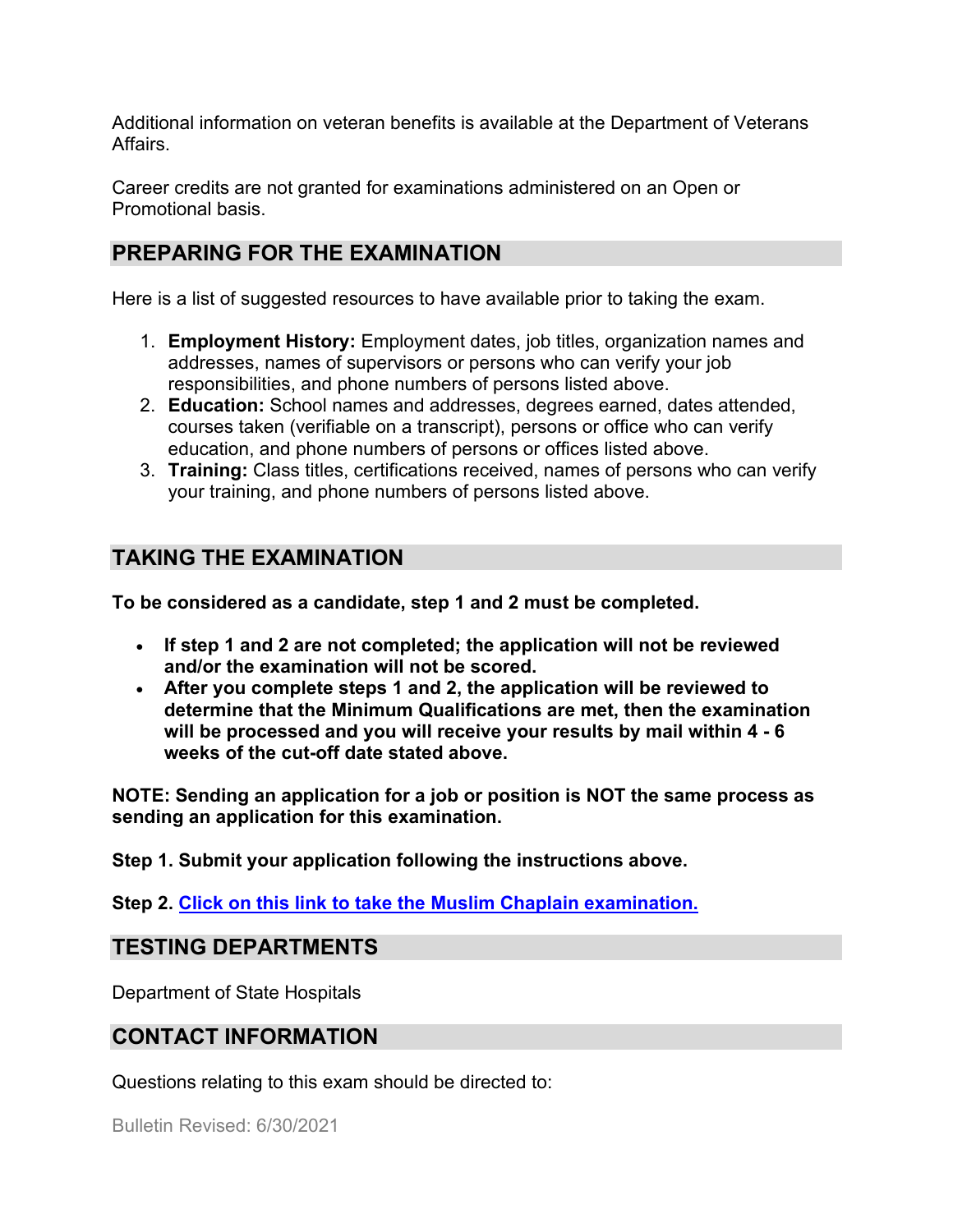Department of State Hospitals Selection Services Unit Monday through Friday, 8am to 5pm (excluding State Holidays) Phone: 916-651-8832 Email: **[MuslimChaplain@dsh.ca.gov](mailto:MuslimChaplain@dsh.ca.gov)**

California Relay Service: 1-800-735-2929 (TTY), 1-800-735-2922 (Voice). TTY is a Telecommunications Device for the Deaf, and is reachable only from phones equipped with a TTY Device.

## **EQUAL OPPORTUNITY EMPLOYER**

The State of California is an equal opportunity employer to all, regardless of age, ancestry, color, disability (mental and physical), exercising the right of family care and medical leave, gender, gender expression, gender identity, genetic information, marital status, medical condition, military or veteran status, national origin, political affiliation, race, religious creed, sex (includes pregnancy, childbirth, breastfeeding, and related medical conditions), and sexual orientation.

## **DRUG-FREE STATEMENT**

It is an objective of the State of California to achieve a drug-free State work place. Any applicant for State employment will be expected to behave in accordance with this objective, because the use of illegal drugs is inconsistent with the law of the State, the rules governing civil service, and the special trust placed in public servants.

## **GENERAL INFORMATION**

Examination and/or Employment Application (STD 678) forms are available at the California Department of Human Resources, local offices of the Employment Development Department, and through your CalCareer Account at the following website:

#### **http://www.CalCareers.ca.gov/**

If you meet the requirements stated on this examination bulletin, you may take this examination, which is competitive. Possession of the entrance requirements does not assure a place on the eligible list. Your performance in the examination described in this bulletin will be rated against a predetermined job-related rating, and all applicants who pass will be ranked according to their score.

The Department of State Hospitals reserves the right to revise the examination plan to better meet the needs of the service, if the circumstances under which this examination was planned change. This examination may be canceled by the Department of State Hospitals at any time prior to the establishment of the employment list. Such revision or